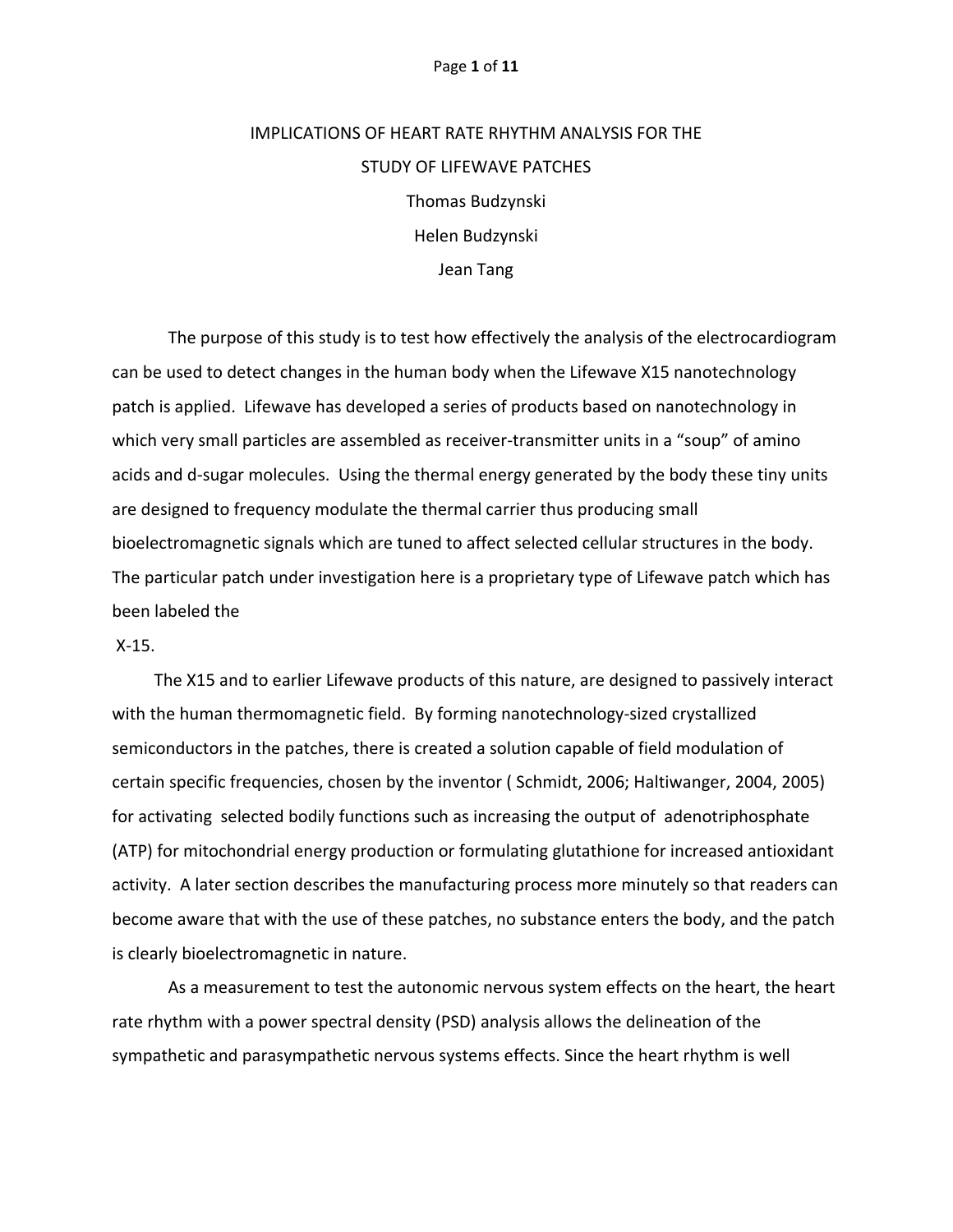known to be an indicator of total body health, the spectral components of the ECG are useful for testing subtle effects of a treatment.

## **The Rhythmic Body**

The body is a rhythmic, vibrating system, whose cellular units generate a wide range of electromagnetic frequencies. These bioelectric signals are generated in every cell and tissue in the body and can be actively traced and differentiated from one bodily system to another. Recently, a spate of research, begun in 1963 by Bongham Kim and confirmed by others (in Lee, et al, 2004 and Shin et al, 2005; quoted Fujiwara & Yu, 1967; Cho, et al, 2004; Lee, et al, 2004; as other studies), has been able demonstrate that with the use of a special dye, they could show the presence of a structural network of the bioelectromagnetic system. This structural system is possibly the transport for conduction of the bioelectromagnetic flow throughout the body (Wijk, et al, 2007).

Whatever way might be the means by which the vibrations transmit bioelectric frequencies so as to conduct energy flow, the cellular systems and organs of the body do respond to minute specific frequency bio-signal changes in their environment. These systems constitute a regulatory mechanism with complex feedback networks involving enzymatic, chemical, and bioelectromagnetic discharges. Pischinger and Heine (1991) named these regulatory pathways in the connective tissue matrix the "ground regulation system" which is as capable of regulation as are other structural pathways such as the autonomic nervous and cardiovascular systems.

## **Heart Rhythm and its Variability**

The heart rate and its variability can be reduced to time and frequency domain parameters often serve as a window to the general health of the body (Grossman, 1992). These tracings are expressive of both dynamic and cumulative loads, in that they can show sensitivity not only to the momentary stimulus from efferent/afferent peripheral pathways, but can indicate the effect from central vagal activity upon the heart sinus nodes. Many recent endeavors in research have been focused on the use of cardiac responses to test how they are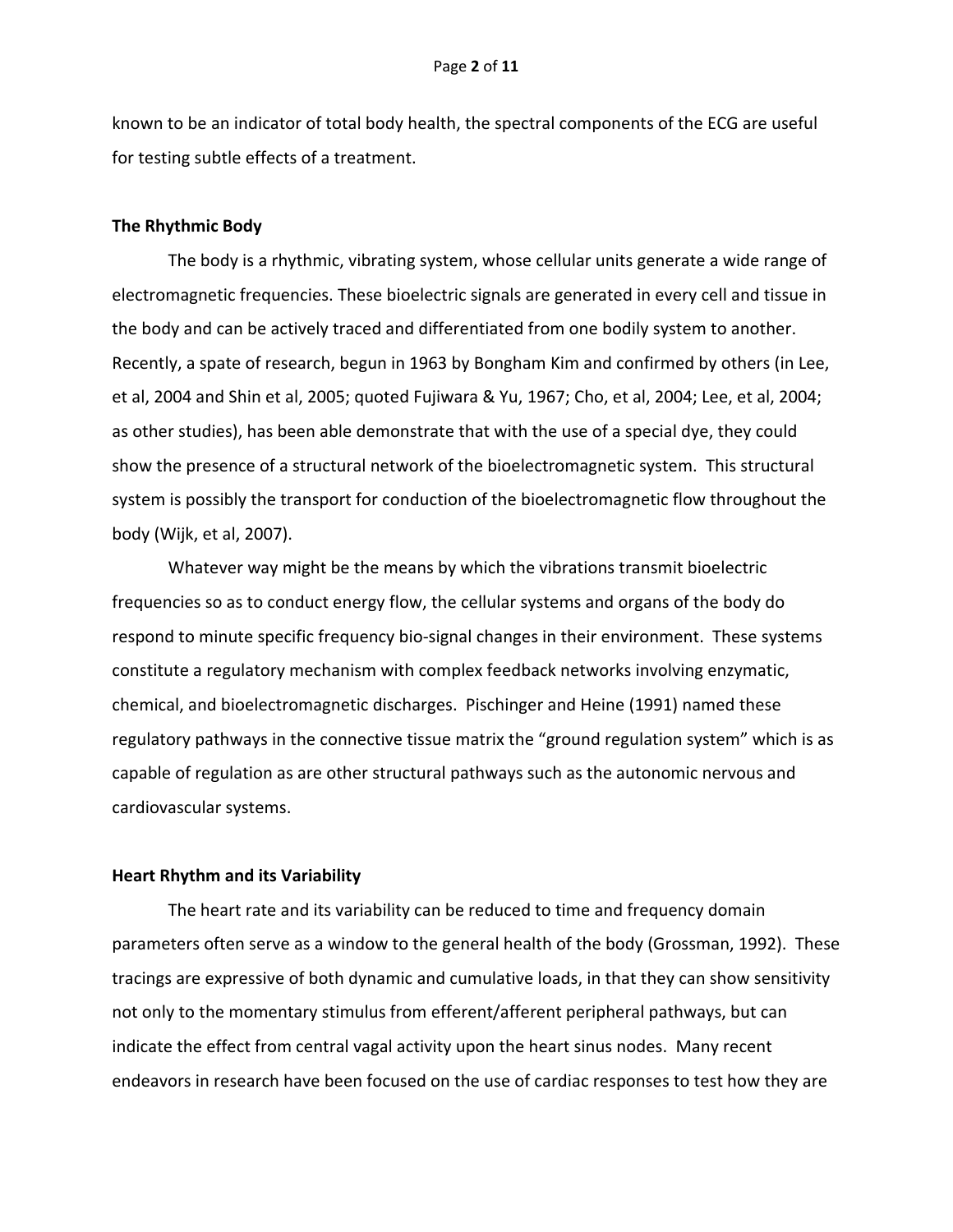#### Page **3** of **11**

influenced by mental states, physiologic stress, drugs and health status. Thus, under laboratory conditions such as when applying a mental stimulus, the analysis can depict changes in vagal (parasympathetic) tone apart from changes in sympathetic tone (Kawachi & Allostasis Study Group of John D. and Catherine T. MacArthur Research Network, 1997). Also, under laboratory conditions, stimuli from the periphery of the body can be inferred when neural impulses from the brain are controlled.

 One would think that these influences observed in cardiac responses could be parceled out quite independently. Yet, both vagal and sympathetic cardiac nervous systems are not functionally independent due to the neuronal complexity of the two systems in co-location and extensive modulation during cardiac activity (Ji, Gupta & Weiss, 2010). Furthermore, since all possible parameters in the body are not under control even in a laboratory controlled environment, the more feasible approach has been to examine the more interactive measures of heart rate variability, autonomic balance and parasympathetic (vagal) tone for depiction of effects on heart rate rhythm. In the next section, we will explore the intricacies of the various heart rhythm variables in relation to each other during a 5 minute tracing of the heart rhythm activity, including heart rate variability and autonomic balance.

## **Heart Rhythm Analysis Components**

When tracings are made of the heart rhythm for a 5 minute interval and then subjected to an analysis of time and frequency changes over that interval, a number of measures can be elicited. All of these measures are not useful. Porges and Byrne (1992) noted that a long history in study of the neural modulation of the heart has laid bare any hope that one could instantly measure the neural modulation between the heart and the brain. Since heart rate is neurally mediated, then it should follow that monitoring of the heart rhythm would immediately reflect mental status, stress, emotions, attention and other manifestations in the brain. Not so. Too many mediating feedback loops arbitrate the response, creating multiple phasic increases and changes in oscillatory amplitude.

Then, since heart rate is continuously non-constant, but varies widely in frequency and amplitude within an interval of time, considerable interest has been drawn to accounting for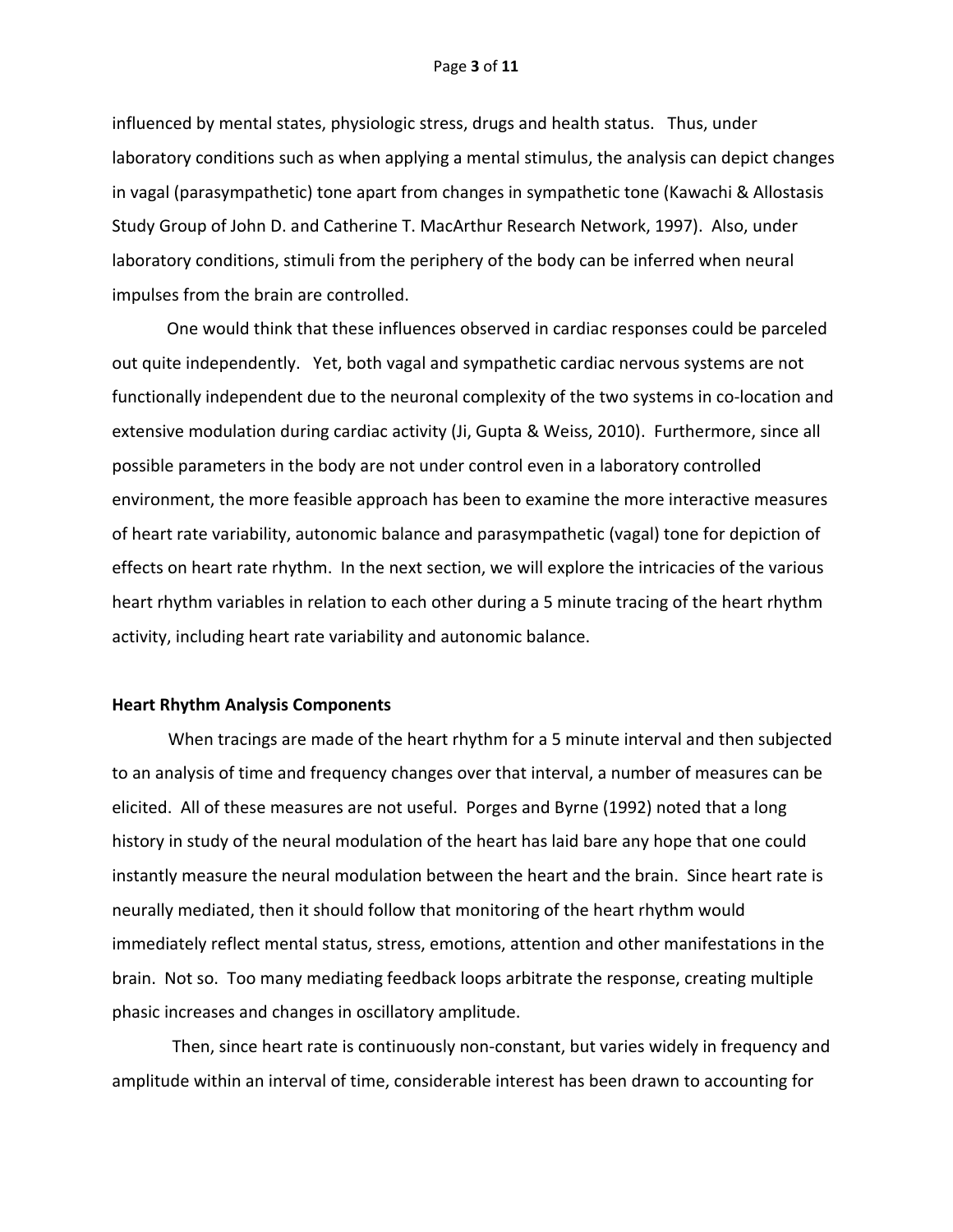#### Page **4** of **11**

the variable nature of the heart rhythm. The evidence shows that in testing variability over a lengthy illness, the heart rate variability decreases under conditions of stress, illness, and age and increases during healthy states. A high heart rate variation shows that the heart displays a greater amplitude and capacity to respond when the heart signals the need. Nonetheless, heart rate variability as an intermediate level measurement of change may be questionable as a variable of interest in this study. It may be too general a measure for use to study a defined stimulus. Heart rate variability is complex. Of the multiple statistically defined measures of heart rate variability, none have been universally accepted. It has been granted by many researchers, however, that a 5 minute interval is generally as accurate for most purposes as is the 24 hour measurement.

Finally, in utilizing the Fast- Fourier analysis of the heart rhythm, another possible choice of variables is the vagal tone, a measure of high frequency (HF) rhythm to capture the parasympathetic contribution to the heart beat. The low frequency heart rate (LF) spectral component is predominantly sympathetically mediated although not completely free of vagal influence. Despite this confluence, change in the Low frequency/high frequency (LF/HF) ratio ought to reveal systematic differences in a pre-post test format. All told, *autonomic balance* may well trump *heart rate variability* as being more forthright as a response to a study measuring the effect of a bioelectromagnetic stimulus.

#### **The X-15 patch**

Early in the Twentieth Century, Dr. Albert Abrams used calibrated instruments to measure radiations from numerous areas of the body. He concluded that the body was composed of electromagnetic energy, eliciting differing frequencies and amplitudes from various organs and tissues. Frequencies of from .01 to 999 Hz with varying intensities of 20 to 600 microamps have been documented, producing a vibrational character to tissues (Young, 2005). David Schmidt, designer of the LifeWave patches, capitalized on this advancing knowledge by using nanotechnological processes to formulate the exact amino acid and d-sugar molecular structure necessary to flag the specific frequencies that he desired. The LifeWave patch, by tapping specific frequencies, act as antennae for the thermomagnetic activity of the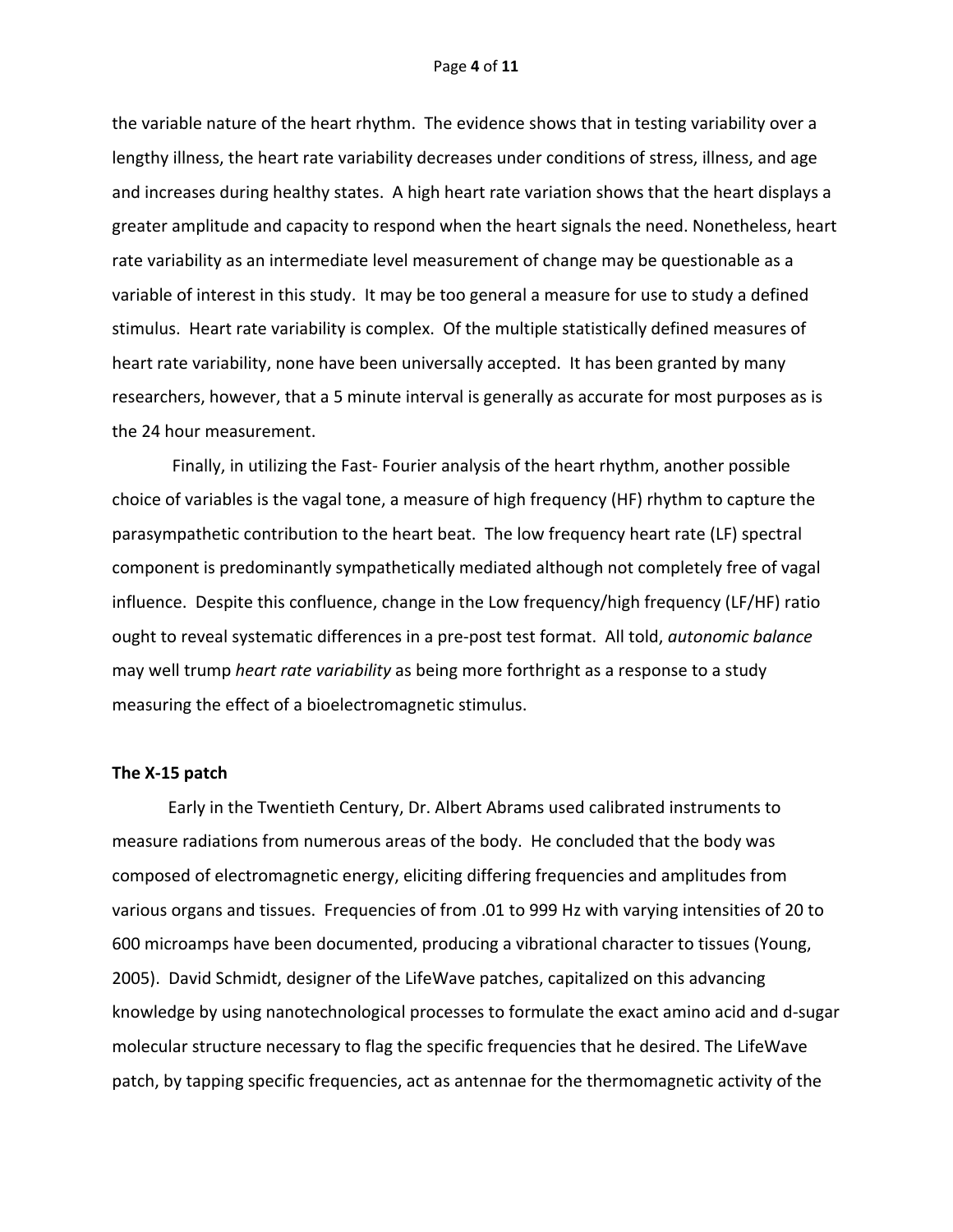body and then the nanotransmitters modulate this "carrier"to the specific frequency required to activate the target cell. These tiny modulated signals become the catalyst for the increased production of such substances as ATP or glutathione.

The X-15 patch is the latest in a series of nontransdermal patches designed by David Schmidt. Each patch type was formulated to affect certain specific frequencies of the body. The details of the function of the X-15 Patch remain undisclosed until the patent-pending period is over. This study has been conducted to explore its possible effects on the cardiovascular and autonomic nervous systems.

 It should be noted that in each generation of Lifewave patches the impermeability (nontransdermal) properties have been retained. The patches were studied by outside agencies to ascertain that there was no passage of any substances from the patch into the body (Brown, 2004). This was further validated by the UCLA laboratory and the USADA for the Olympic Board (USADA & UCLA Laboratory, 2004).

#### **The Study Design and Procedure**

The design of this pilot study was a single-sample, pre-post experiment in which 20 subjects were tested using the following procedure: The Biocom Heart Rhythm Scanner (1998- 2009 Biocom Technologies) was used to measure the heart rhythm before and after the application of the X15 patch.

- a. Subjects were seated in a lounge chair and offered a bottle of water for hydration. A consent form was reviewed with the researcher and signed. The subject then filled out a form for demographic and health status information.
- b. An ECG sensor was placed on the middle finger of each hand and subjects were warned to try to remain still and also not to talk. When the ECG signal had stabilized a Baroreceptor Sensitivity test was first taken for 1 minute. The screen showed a ball which rose and fell in a 6 cycle pattern for use in training subjects in regular slow breathing. This exercise taught the subjects an efficient breathing pattern in the hope that the breathing variable would be controlled somewhat across subjects. A second test, the Autonomic Balance Test, then was administered for 5 minutes.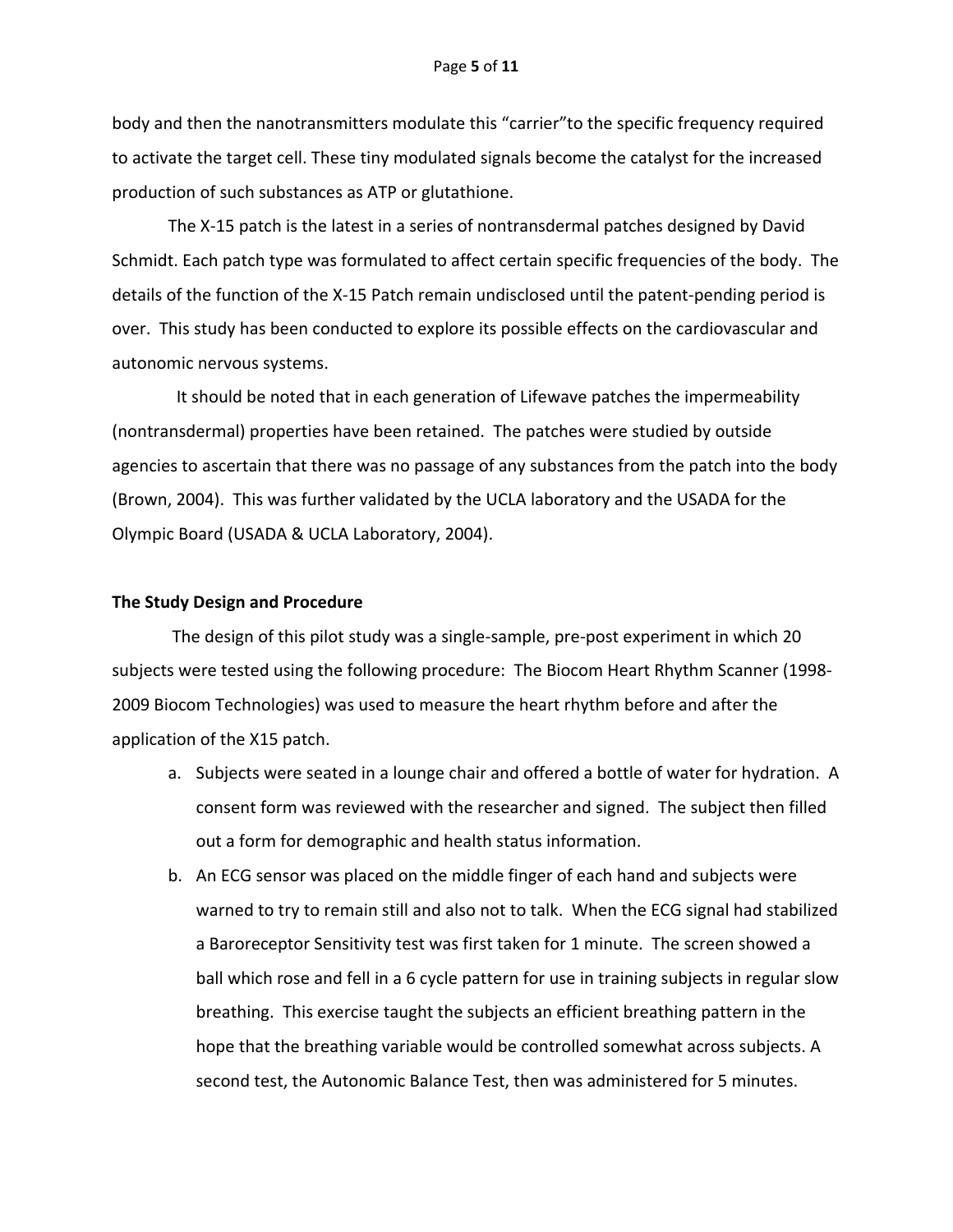c. An X-15 patch was then given to the subject to apply just below the umbilicus or at the base of the sternum. After a period of 10 minutes, the above test routine was repeated.

# **Analysis and Results of Study**

 The BioCom system generates a number of heart rate parameters among which are an Autonomic Balance score and an Autonomic Tonus score. The Autonomic Balance is the ratio between levels of the sympathetic and parasympathetic activity. The Autonomic Tonus is a net level of the sympathetic and parasympathetic activity. A predominant parasympathetic nervous system functioning is a state of relaxation, whereas a predominant sympathetic nervous system functioning is typical for stress or anxiety. A balanced autonomic nervous system functioning is indicative of an idle calm state. This autonomic ratio is expressed by LF/HF or the low frequency divided by the high frequency component.

We had hypothesized that the X15 patch would bring the autonomic nervous system more in balance. It appears that this result did occur as shown in Figure 1. The mean pre-post values were significantly different at the p < 0.05 one-tail level.

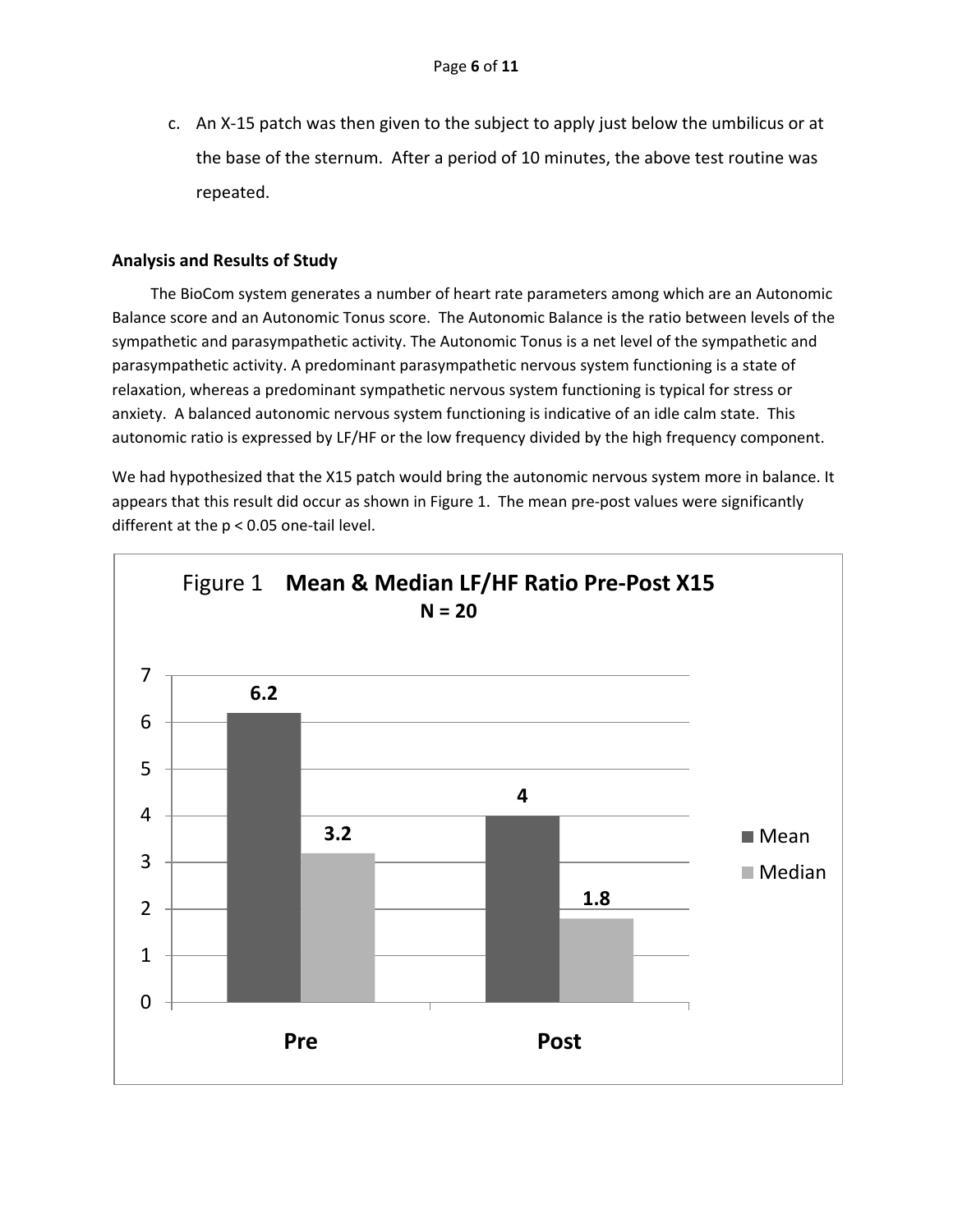Figure 1 includes the median as well as the mean scores however, in both cases the LF/HF ratio has decreased in the post condition.

 The Biocom system also calculates an Autonomic Balance score. It ranges from -10 points to +10 points. Negative points indicate parasympathetic predominance and positive points are indicative of sympathetic predominance. Biocom Technologies has conducted several studies in collaboration with East Carolina University (USA), City of Osaka University Medical School (Japan), and Nationale Institute of Biophysics (Russia). The purpose of these studies was to build a normative database for three HRV tests used in Biocom products. Over 630 subjects of both genders and ages ranging from 10 and 80 years old were tested. All subjects were screened by healthcare professionals to select those having no apparent health problems and not taking any medications. The study cohort included 266 males and 364 females. All test results were statistically analyzed and respective normative sets were built. The resulting normative database is a property of Biocom Technologies. In the present study each subject received an Autonomic Balance score based on their parasympathetic and sympathetic functioning.

Figure 2 shows the mean and medians for the pre-post Autonomic Balance using the X15 patch application. The pre-post mean data for the patch group are significantly different at the p < 0.04 level one-tail.

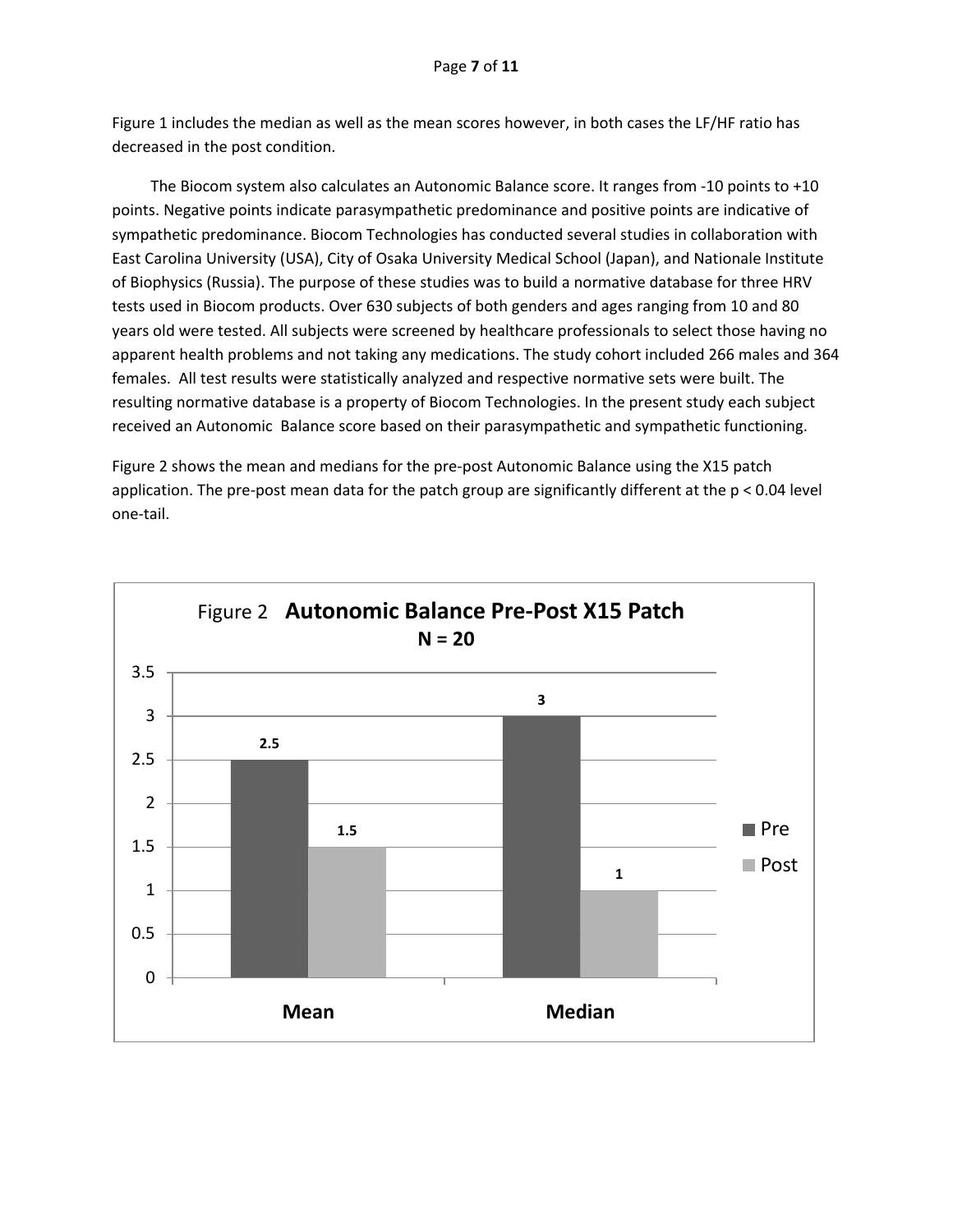Like Figure 1, this separate method of calculating cardiac innervation balance shows the change towards balance as a result of the X15 influence.

## **Median LFn and HFn**

The LFn and HFn are the LF and HF values normalized by partialing out the effects of the VLF component which has an influence on both types. The normalized unit represents the relative value of each power component in proportion to the total power minus the VLF component. Perhaps more clearly than any other this Figure (3) illustrates the autonomic influence the X15 patch has on cardiovascular innervations.

Although the variance in scores was too large for statistical significance, it is instructive to note in Figure 3 that the medians of pre-post LFn and HFn exhibit the relative effects of the sympathetic and parasympathetic systems as they affect the heart. As shown, the LFn (SNS) decreases after the X15 is applied, while the HFn (PNS) increases as a result of the application of the X15.



**Total Power** is a power spectrum value of RR intervals calculated for a frequency range from 0.0033 Hz to 0.4 Hz. It is the *net effect* of the autonomic regulation on cardiovascular function. Figure 4 shows only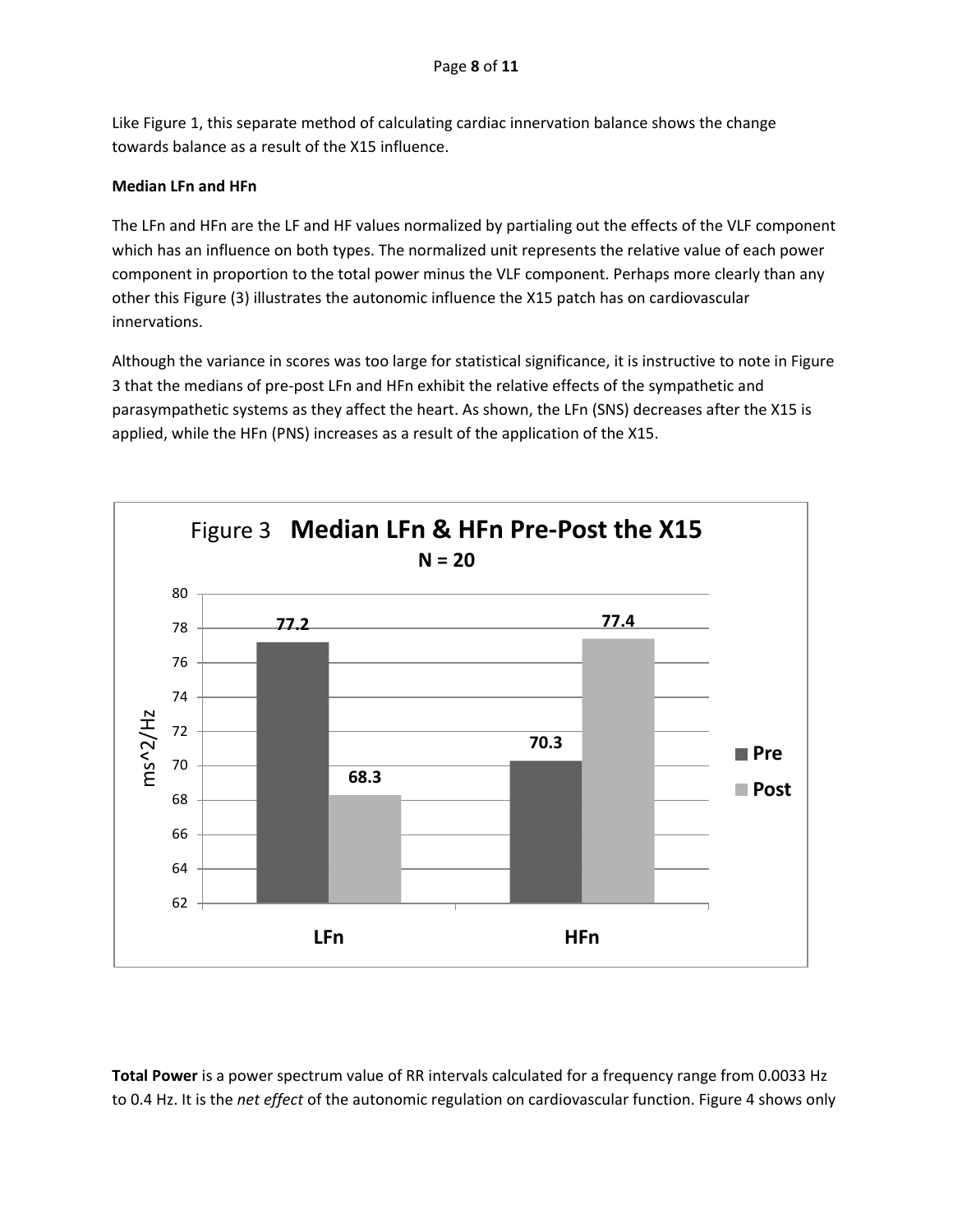the median values because one subject's scores were very high thus skewing the mean. Apparently the X15 patch tended to *increase* Total Power.



## **Percentage of Subjects Changing Toward Balance**

 Conclusions based on the test result actual readings of all the HRV parameters are generated by comparing the subject's readings with normal ranges taken from a normative database built in a special study on a large number of clinically validated healthy individuals (Details available in Biocom Technologies Manual, p.15, 1998-2009).

 When calculating individual results for the 20 subjects with the application of the X15 patch: 30% achieved balance (sympathetic score was equal to the parasympathetic); 55% changed toward balance; and 15% changed away from balance. When the two autonomic systems were broken out individually the activity of the SNS showed 20% changed toward balance while 55% changed away from balance and 25% remained the same. The activity of the PNS however, was found to produce a 55% change toward balance with 30% worsening and 15% remaining the same. Thus it would appear that most of the change in Autonomic Balance produced by the X15 patch was due to an *increase of parasympathetic activity.* This particular patch did not increase heart rate variability as we had thought it might, however, the hypothesis that it would produce a balancing of autonomic innervation to the heart was supported.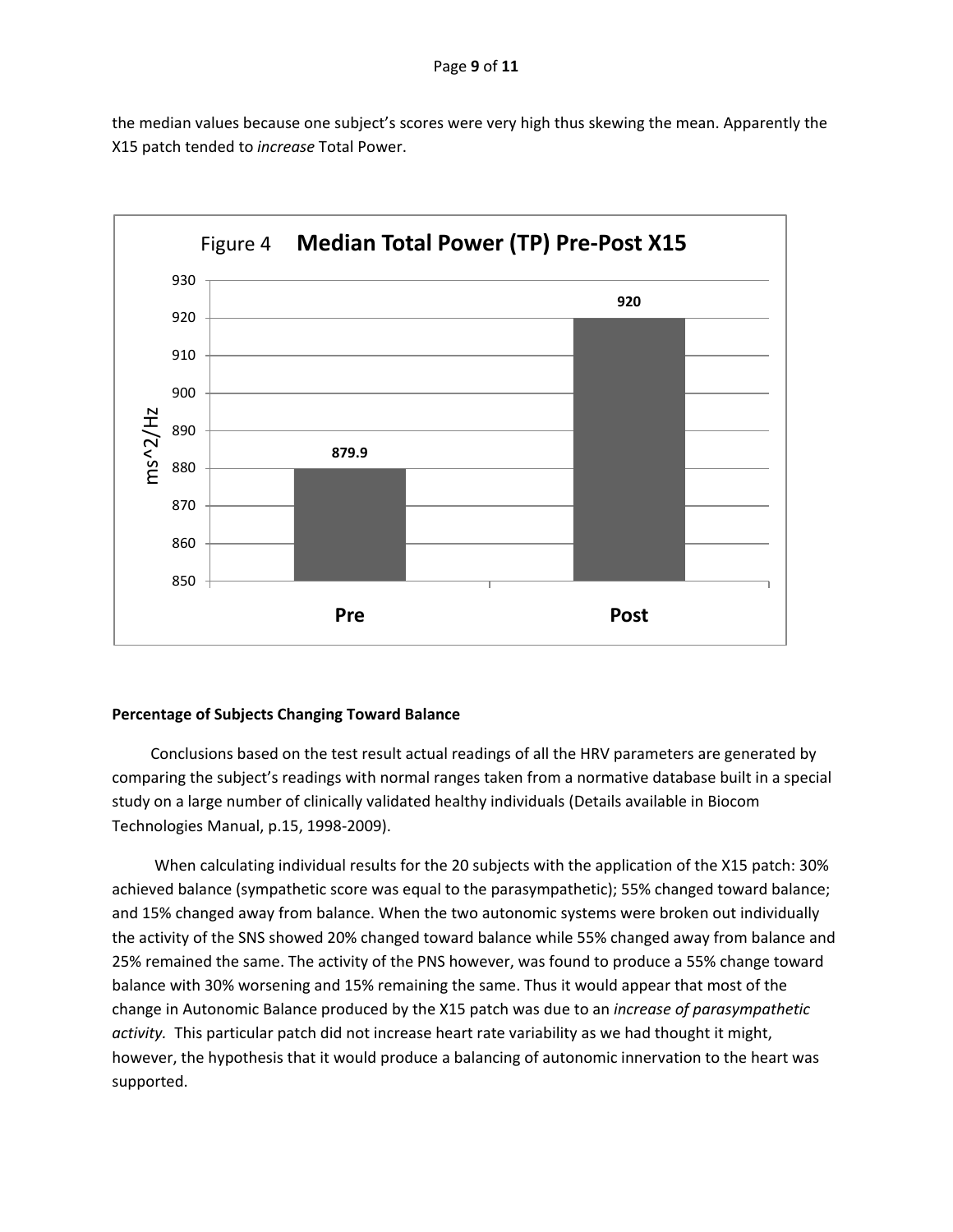# Bibliography

- 1. Brown, RS (2004). Report of Results: MVA6158 Patch Permeability,Report 112304.
- 2. Grossman, P. (1992). Respiratory and cardiac rhythms as windows to central and autonomic biobehavioral regulation: Selection of window frames, keeping the panes clean and viewing the neural topography  $\begin{bmatrix} 2 \\ 1 \end{bmatrix}$
- 3. Haltiwanger, S. (2005). The science behind LifeWave technology patches. [http://www.lifewave.com.](http://www.lifewave.com/)
- 4. Haltiwanger, S. (2005). The Bioelectric aspects of LifeWave technology. [http://darpa.mil/ato/solicit/mnmrfi/cerdec\\_workshop\\_briefing.pdf.](http://darpa.mil/ato/solicit/mnmrfi/cerdec_workshop_briefing.pdf)
- 5. Ji, S, Gupta, N. & Weiss, JN (2010). Editorial Commentary: The heart and its nerves: A nervous bond. Heart Rhythm, 1,204-205.
- 6. Kawachi, I (1997) (In collaboration with the Allostatic Load Working Group). Heart rate variability. John D and Catherine T MacArthur Research Network on Socioeconomic Status and Health.
- 7. Lee, BC, Yoo, JS, Baik, KY, Kim, KW & Soh, KS, (2005). Novel threadline structures (Bonghan Ducts) inside lymphatic vessels of rabbits visualized with a Janis Green B staining method. The Anatomical Record (Part B: New Anat.)286B, 1-7.
- 8. Porges, SW & Byrne, EA (1992). Research methods for measurement of heart rate and respiration. Biological Psychology, 34, 93-130.
- 9. Pischinger, A & Heine, H (1991). The extracellular matrix and ground regulation, New York: North Atlantic Boods (English translation, 2007).
- 10. Schmidt, D. (2006). A brief introduction to the LifeWave technology and explanation of the phenomena associated with its use. La Jolla, CA: LifeWave Products. Retrieved from [http://lifewavenc.com.](http://lifewavenc.com/)